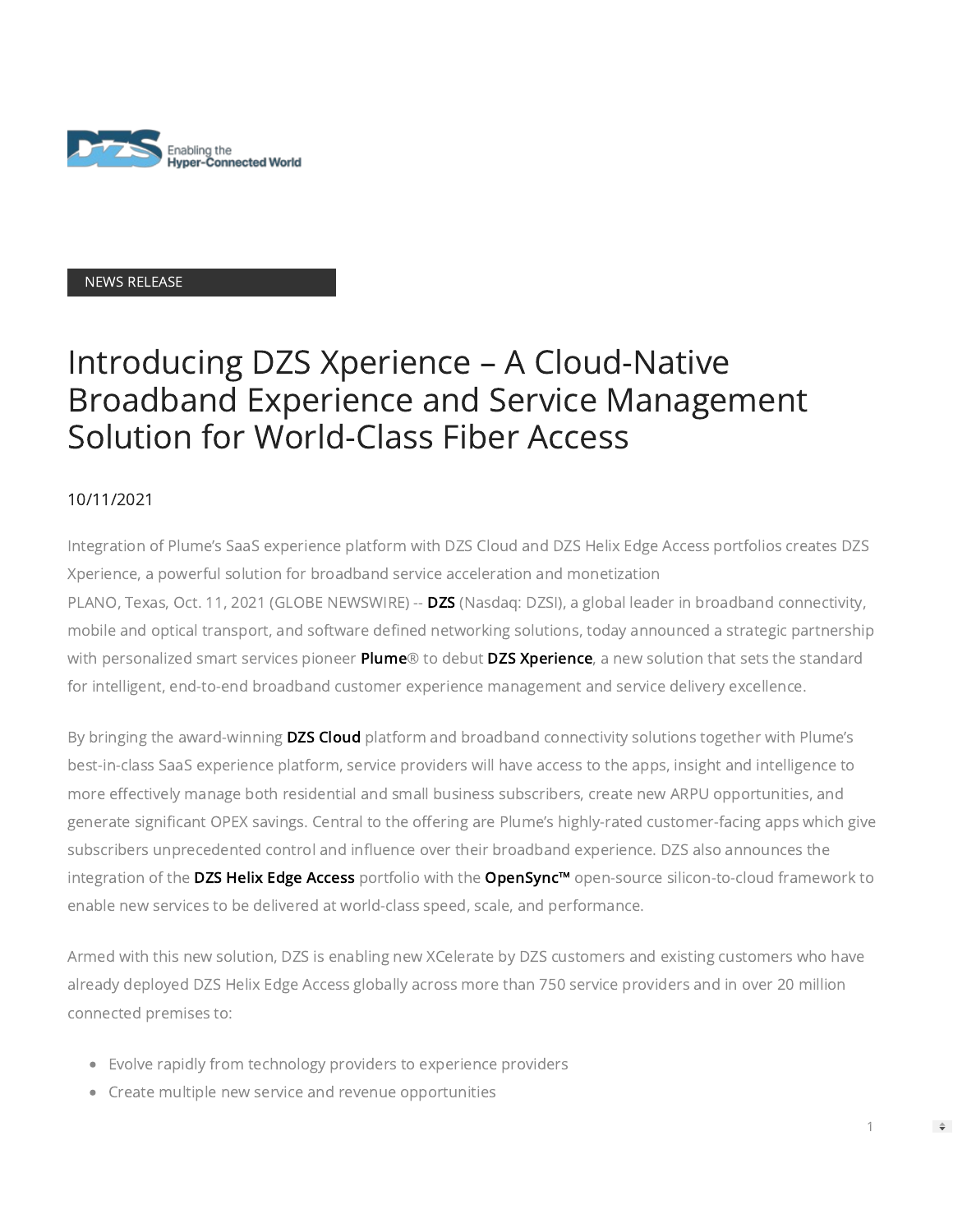- Optimize operational efficiency by streamlining customer support and reducing site visits
- Intercept connectivity problems before they occur to mitigate churn and enhance performance
- Empower subscribers with self-service to control their own experience

"Our groundbreaking strategic partnership creates a powerful Network-as-a-Service solution designed to be deployed across tens of millions of DZS edge access systems," said Charlie Vogt, President and CEO of DZS. "DZS Xperience is much more than the sum of DZS Cloud + DZS Broadband Connectivity + Plume. This new solution is transformative for DZS customers, providing what we believe to be the industry's first true end-to-end Network-asa-Service offering that will enable our customers to rapidly evolve from technology providers to experience providers. As our customers make this shift, DZS Xperience can enable each of these service providers to significantly enhance their business models by providing a platform for differentiated services, increased revenues, lower operating costs and reduced customer churn."

As part of this agreement, the entirety of Plume's award-winning digital subscriber suites for smart homes and small businesses will now be available globally to service providers through DZS as applications that comprise the DZS Xperience solution and are part of the DZS Cloud portfolio and deployable across DZS Helix Edge Access systems, including:

- For consumers: HomePass™ brings service providers and their subscribers a "new bundle" of smart home services featuring flawless whole-home adaptive Wi-Fi, advanced parental & access controls, rock-solid cybersecurity, state-of-the-art Wi-Fi presence detection and more.
- For small businesses: WorkPass™ delivers an intelligent workplace services suite that enables small businesses to meet their networking, cybersecurity, guest analytics, business insights, marketing, advertising and employee management needs.
- For service providers: Haystack™ provides an extensive back-end data prediction and analytics suite that is field-proven to significantly reduce operational costs and cut subscriber churn.
- Mobile apps: The highly-rated HomePass and WorkPass apps, available for iOS® and Android™, can be readily customized with the service provider's logo, and put the subscriber in complete control of personalizing their services and experience.

The DZS Xperience solution, which currently supports standards-based compatibility for over 200 third party network elements from a variety of vendors, and includes products such as DZS Orchestration, DZS Automation and DZS Analytics. The offering extends the embedded Plume digital subscriber suites with end-to-end intelligence for software and network orchestration and automation, advanced data analytics and services management. The Network-as-a-Service model of DZS Xperience also enables service providers to sell value-added, software-based services to customers over time while scaling on a pay-as-you-grow basis. This strategy aligns with the needs of a wide array of service provider types, including Incumbent Local Exchange Carriers (ILECs), Alternate Fiber

2

 $\Rightarrow$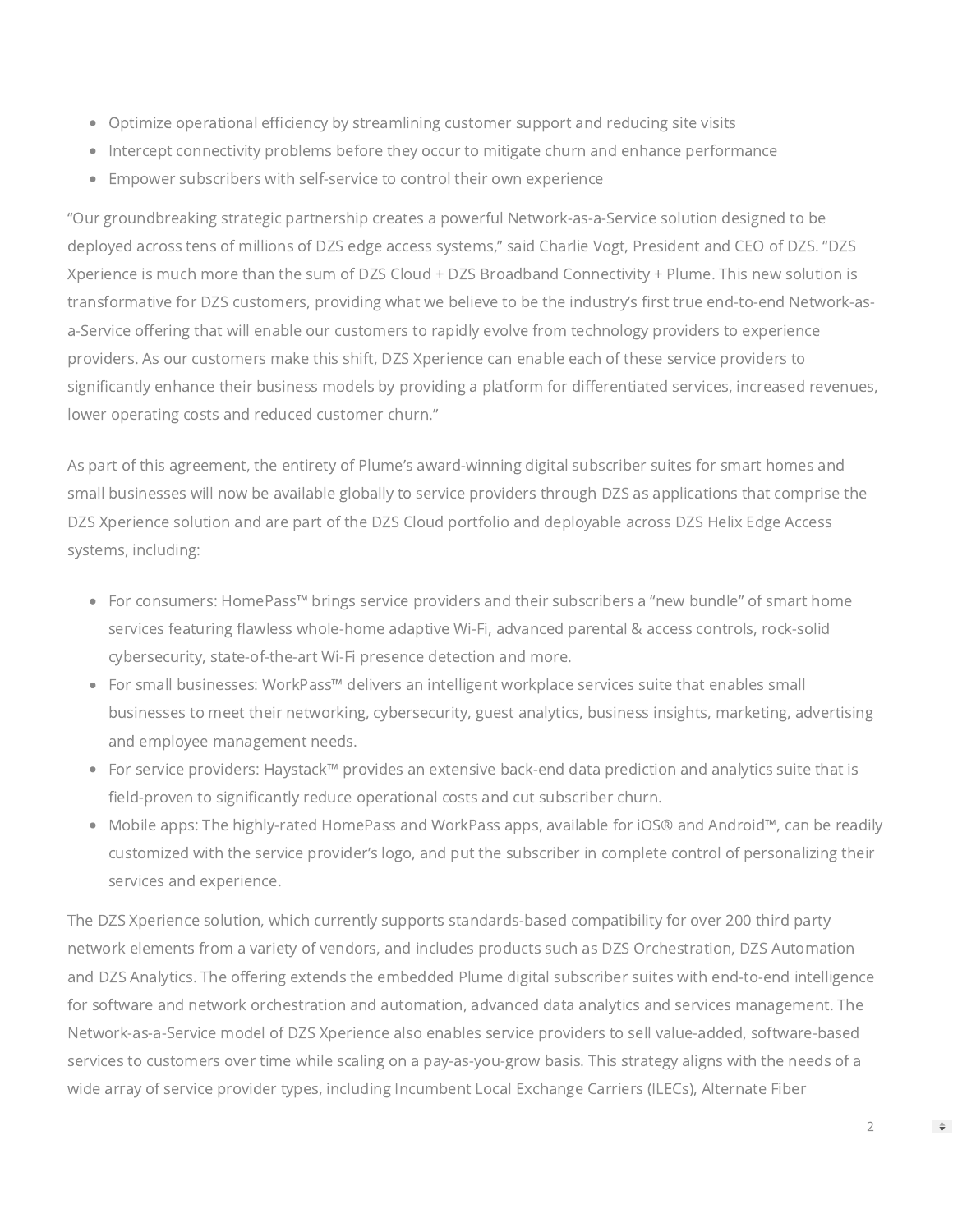Providers/Overbuilders, Wireless Internet Service Providers (WISPs), Utilities, Mobile Network Operators and Municipalities.

"Plume is delighted to support this new strategic partnership with DZS who will expand OpenSync distribution and Plume's service availability globally and into new territories," said Tyson Marian, Chief Commercial Officer at Plume. "This combined DZS-Plume proposition is unique in that it gives CSPs visibility across the entire broadband subscriber journey across the network and down to the last few millimeters in the home where the customer expects a flawless wireless experience and new digital smart home services. The result is higher ARPU and operational savings for the service provider and a phenomenal differentiated broadband experience for the subscriber."

For more information visit [www.DZSi.com.](https://www.globenewswire.com/Tracker?data=m_7L28lOfHPAcV8dv4jGqQHs1BEsK4L7nO2XWrfMC-KjhDgz2XO0O0SBRJdJNTnCBUs8M-ryJ4UUI_oxU_Dcsw==)

#### About DZS

**DZS Inc.** (NSDQ: DZSI) is a global leader in optical and packet-based mobile transport, broadband access and software defined networking solutions. With more than 20 million products in-service and customers and alliance partners spanning more than 100 countries, DZS is helping many of the world's most advanced and innovative service providers and enterprises leverage the power of 5G, 10 gig fixed broadband, and software-defined networks to deliver cutting-edge services and lead in their markets.

DZS, the DZS logo, and all DZS product names are trademarks of DZS Inc. Other brand and product names are trademarks of their respective holders. Specifications, products, and/or product names are all subject to change.

This press release contains forward-looking statements regarding future events and our future results that are subject to the safe harbors created under the Private Securities Litigation Reform Act of 1995. These statements reflect the beliefs and assumptions of the Company's management as of the date hereof. Words such as "anticipate," "believe," "continue," "could," "estimate," "expect," "forecast," "goal," "intend," "may," "plan," "project," "seek," "should," "target," "will," "would," variations of such words, and similar expressions are intended to identify forward-looking statements. Readers are cautioned that these forward-looking statements are only predictions and are subject to risks, uncertainties and assumptions that are difficult to predict. The Company's actual results could differ materially and adversely from those expressed in or contemplated by the forward-looking statements. Factors that could cause actual results to differ include, but are not limited to, those risk factors contained in the Company's SEC filings available at [www.sec.gov](https://www.globenewswire.com/Tracker?data=NTFS-4KFMbCTxHhpfGvRDxzaBuw4Kgi50X_o4AgCEIpzAFaM58pA213uhYAYtTk4yR_dqOwrqi4ZReMZPkAxrQ==), including without limitation, the Company's annual report on Form 10-K, quarterly reports on Form 10-Q and subsequent filings. In addition, additional or unforeseen effects from the COVID-19 pandemic and the global economic climate may give rise to or amplify many of these risks. Readers are cautioned not to place undue reliance on any forward-looking statements, which speak only as of the date on which

 $\Rightarrow$ 

3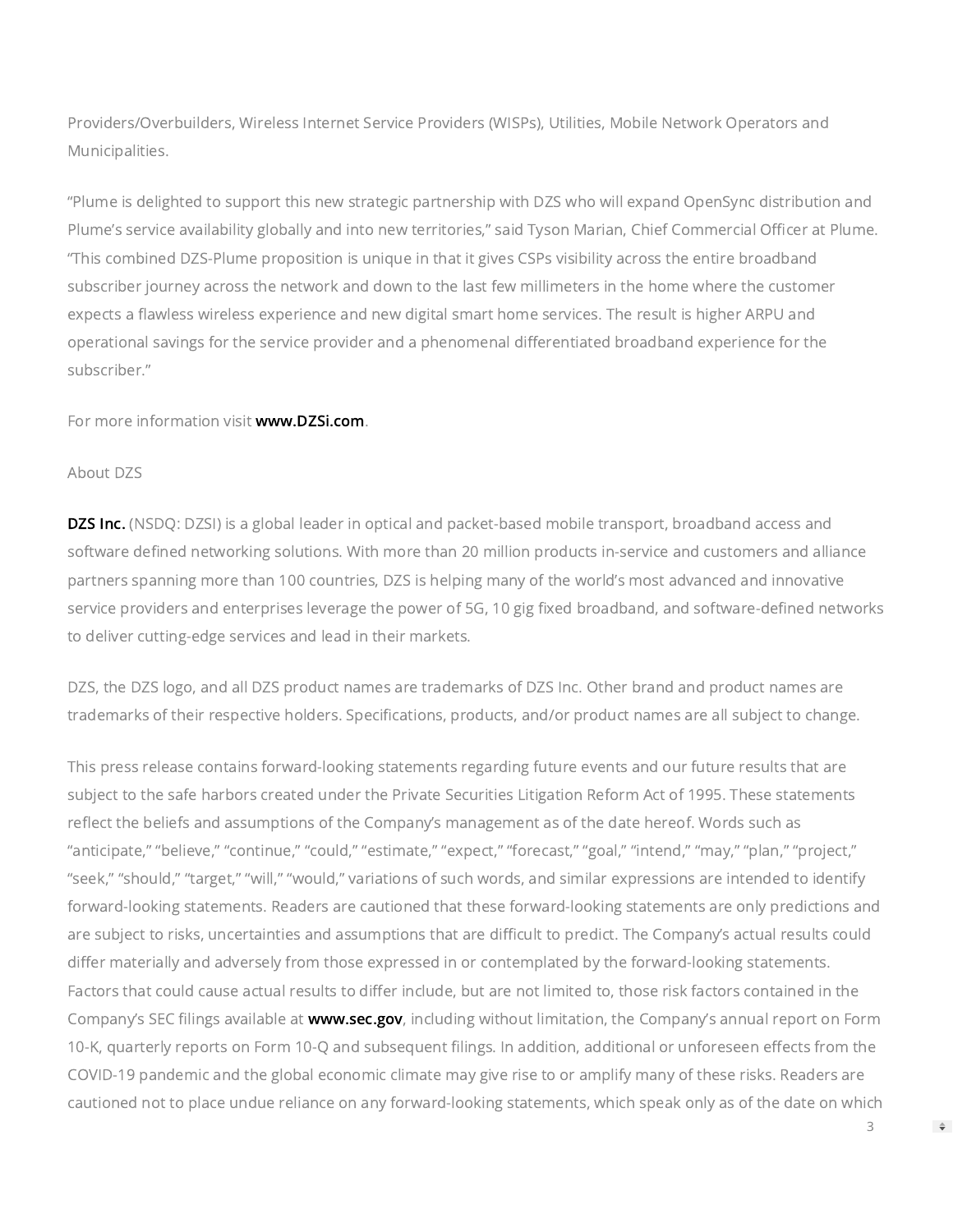they are made. DZS undertakes no obligation to update or revise any forward-looking statements for any reason.

For further information see: [www.DZSi.com.](https://www.globenewswire.com/Tracker?data=m_7L28lOfHPAcV8dv4jGqbjf4F4snFIV-p3clMtjhdLoOAlKsdZ_xtfpEy0jhvYlT7D0Ebak-HIkEGZbKQPqmg==)

DZS on Twitter: [https://twitter.com/dzs\\_innovation](https://www.globenewswire.com/Tracker?data=JPVfBRia2P7CTsscJAH-wS0Res0EHYHKdmaaEwBvHDjbEB24OSaFPH-_j0BH10_878lxb2OGpKCEeIU2MWtd5R-pctIJ6xZq9oDmUbODEPHhDbhrWfU70kEc17_1biFV)

DZS on LinkedIn: [https://www.linkedin.com/company/DZSi/](https://www.globenewswire.com/Tracker?data=JPVfBRia2P7CTsscJAH-we1VuHI7CO4HuP4JNpWGQTsXCMW9_0PHXC22rPmXZWi4oqUryxL7X3j3UpoSF2qr-nXmXqHkOhKwkHZTE_E58yQYqN8QEwVcMen5h9ZR-OFK6B7omJpzI7Bb3IlftFmghg==)

## About Plume

Plume® is the creator of the world's first SaaS experience platform for Communications Service Providers (CSPs) and their subscribers, deployed in more than 35+ million locations globally. As the only open and hardwareindependent, cloud-controlled solution, Plume enables the rapid delivery of new services for smart homes, small businesses, and beyond at massive scale. On the front end, Plume delivers self-optimizing, adaptive WiFi, cybersecurity, access and parental controls, and more. CSPs get robust data- and AI-driven back-end applications for unprecedented visibility, insights, support, operations, and marketing. Plume leverages OpenSync™, an opensource framework that comes pre-integrated and supported on the leading silicon, CPE, and platform SDKs.

## Visit [plume.com,](https://www.globenewswire.com/Tracker?data=vhbgvfRwITIcEmHUpFkLxgeNwYFet-1NkqxLmPjITbfDPTmToyUN6e8g9DllK-wz6YMmJO6nos1U_5HPgbKX5A==) [plume.com/homepass](https://www.globenewswire.com/Tracker?data=vhbgvfRwITIcEmHUpFkLxvaamZhmoGtqKSvOR547QyToMbbhlmX8yCCyi7uOLa89EfK4l-Mt9Boc28KQ8cWoOifw97RCRhxYavCeDLEVov8=), [plume.com/workpass,](https://www.globenewswire.com/Tracker?data=vhbgvfRwITIcEmHUpFkLxuznCquxGqTiYoyKDSUT_02z299E_aqYc9m_QV_D_RMnFa_rJzBMmuIH57Bx_FIT-4qtndNQGcI2XzfRkq9Mo_w=) and [opensync.io.](https://www.globenewswire.com/Tracker?data=3LWKbMFfo7fOJKfva5paKkJq1zq2ou-MvVK7_8-g2pbCVCLYwFP5krp-GexA-hv6ufSRfbaVHWOhGLc57s3IwQ==)

#### Follow Plume on [LinkedIn](https://www.globenewswire.com/Tracker?data=mDcadCY95BTTgU3HzJCB6RWp5415Do7K7KHKxAucOISIv3z78Po3Y-9BbGYHdKu2quT3iEfeE0Xm8jO0M9IlB__9DQAMBq4POyWnriDiyRk=) and [Twitter.](https://www.globenewswire.com/Tracker?data=4RLX40bQu93o5FYAaAgSkcmoJP-VxN_lB8Bm3pFVYKH7J22gJPwXDctuCNT3-4jJvlHPFlZR_U4OnbFLknxAig==)

Plume, OpenSync, HomePass, WorkPass, and Haystack are either trademarks or registered trademarks of Plume Design, Inc.

DZS Press Inquiries (Global): McKenzie Hurst, Thatcher+Co. Mobile: +1 408.888.6787 Email: [mhurst@thatcherandco.com](https://www.globenewswire.com/Tracker?data=6F2-WGFSHRZk4uphqcVUVCKmxNVQwPRrToyzlv8Po3DG9TqgjlBuPKMdieEqK4uvHmLgC6oN4ngk7UCYJ8OOO_Nieb0u4FTqsCLtrmGPW3w=)

Plume Press Inquiries (US): Andrew Laszacs Bob Gold & Associates

## [plume@bobgoldpr.com](https://www.globenewswire.com/Tracker?data=OKq7y6lgoXEw2Bcen13D5h-CM89WNjBOCyqjbIAn7jYYwEJY2klAZ57Ps9Fup43RXdfEEpYkI6vqSG-Jve7c_6gcKESZ8nQhSUZ7OmIzU_o=)

Plume Press Inquiries (Europe): Ricky Broughton Axicom

[PlumeUK@axicom.com](https://www.globenewswire.com/Tracker?data=qP7PQpytutnKEc0mHza9iPqUMyOXxfeuMZmCs6i273XMkkZZvjHhdwp45jDymbouTty0DvS_O9DuCPuiB6HZkY1N62-W7vSQymJyXMIMs7o=)